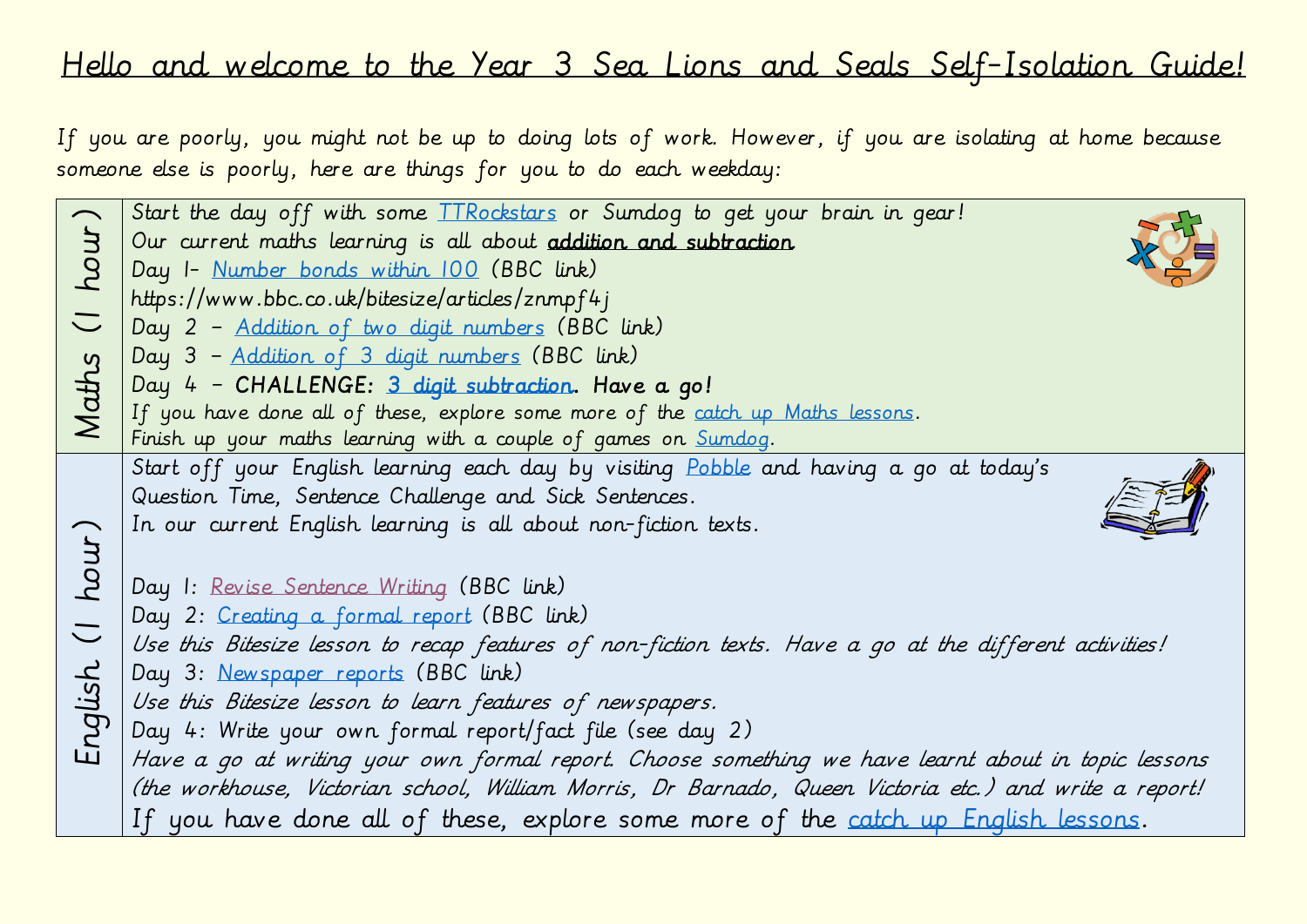## Hello and welcome to the Year 3 Sea Lions and Seals Self-Isolation Guide!

For your other lessons, try the activities below. You could spend two hours on one subject or split the time and do one hour on two different subjects. After you have fully explored a website, present your learning as a poster, PowerPoint slideshow, fact-page, scripted video or piece of writing. Be creative! Topic – Research what games children played in the Victorian times. What toys did they play with? Was there a difference between the games that poor and rich Other subjects (2 hours) children played? Do we play with anything similar now? Create a poster with the title 'Victorian Games'. French – Explore French games on this site [https://www.french-games.net/.](https://www.french-games.net/) RE – Our big question is 'What is it like to follow God?'. Reverend Ann will be coming in to answer any questions we have. Write some questions which you can ask Reverend Ann. Think about following God and what that means. Hints: How does Reverend Ann help us to follow God? What does it mean to subjects 'follow God'?. Science - (Forces) Use this **BBC Link** (<- clickable link) to learn about our science topic Forces. There are other videos and links at the bottom of the webpage. Have a go at understanding how magnets work and [what materials are magnetic.](https://www.bbc.co.uk/bitesize/topics/zyttyrd/articles/zw889qt) PE – Have a go at the Shoreham Academy KS2 Hopping and Slalom challenge. Look on the website here<https://primarysport.shoreham-academy.org/sa-virtual-games> for information. Computing – Use [Kiddle](https://www.kiddle.co/) to find out about an animal of your choice and write down up to 7 facts. Art - Look for examples of repeated patterns in [William Morris's art](https://www.google.co.uk/search?q=arts+and+craft+william+morris&safe=strict&source=lnms&tbm=isch&sa=X&ved=2ahUKEwjug_fXkJPsAhXNRBUIHS0SAh8Q_AUoAXoECA8QAw&biw=1024&bih=1137) and have a go at creating a repeated pattern of your own. If you have visited all of those websites, try using [Kiddle\\*](https://www.kiddle.co/) to search the website for more facts and knowledge about our current topics (The Victorians, Fossils, playing the drums, French). \*Grown ups: 'Kiddle' is an internet search engine that works hard to be child-friendly. We would advise that internet usage is still monitored, just in case! Finally, download this week's Home Learning from the class website. Make sure you complete it all at some point

before it is due. You can bring it in when you return to school.

hours)

 $\overline{C}$ 

Other